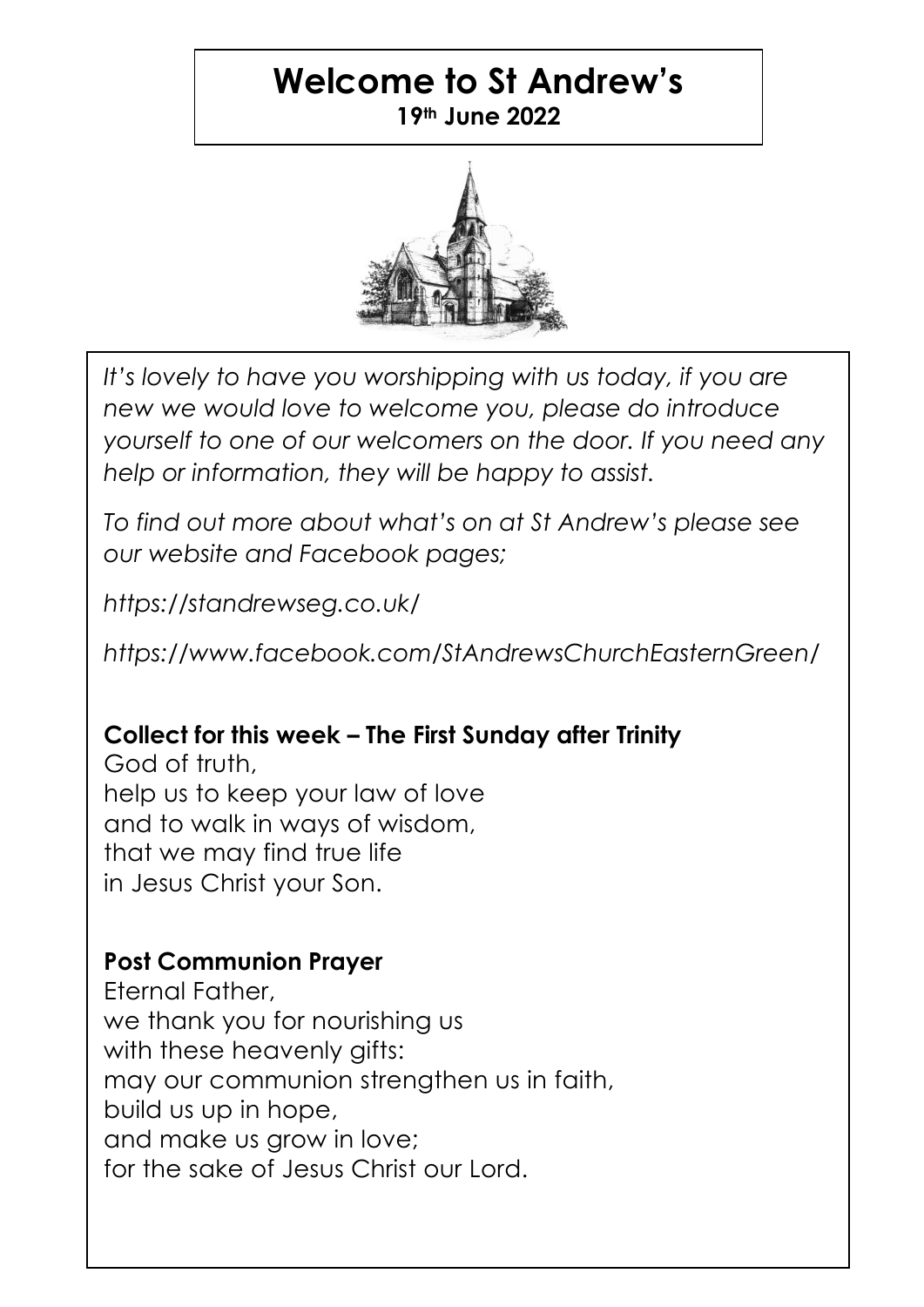### **First Reading: Nehemiah 1:1-2:8**

Nehemiah's Prayer

The words of Nehemiah son of Hakaliah:

In the month of Kislev in the twentieth year, while I was in the citadel of Susa, **<sup>2</sup>** Hanani, one of my brothers, came from Judah with some other men, and I questioned them about the Jewish remnant that had survived the exile, and also about Jerusalem.

**<sup>3</sup>** They said to me, "Those who survived the exile and are back in the province are in great trouble and disgrace. The wall of Jerusalem is broken down, and its gates have been burned with fire."

**<sup>4</sup>** When I heard these things, I sat down and wept. For some days I mourned and fasted and prayed before the God of heaven. **<sup>5</sup>** Then I said:

"LORD, the God of heaven, the great and awesome God, who keeps his covenant of love with those who love him and keep his commandments, **<sup>6</sup>** let your ear be attentive and your eyes open to hear the prayer your servant is praying before you day and night for your servants, the people of Israel. I confess the sins we Israelites, including myself and my father's family, have committed against you. **<sup>7</sup>** We have acted very wickedly toward you. We have not obeyed the commands, decrees and laws you gave your servant Moses.

**<sup>8</sup>** "Remember the instruction you gave your servant Moses, saying, 'If you are unfaithful, I will scatter you among the nations, **<sup>9</sup>** but if you return to me and obey my commands, then even if your exiled people are at the farthest horizon, I will gather them from there and bring them to the place I have chosen as a dwelling for my Name.'

**<sup>10</sup>** "They are your servants and your people, whom you redeemed by your great strength and your mighty hand. **<sup>11</sup>** Lord, let your ear be attentive to the prayer of this your servant and to the prayer of your servants who delight in revering your name. Give your servant success today by granting him favor in the presence of this man."

I was cupbearer to the king.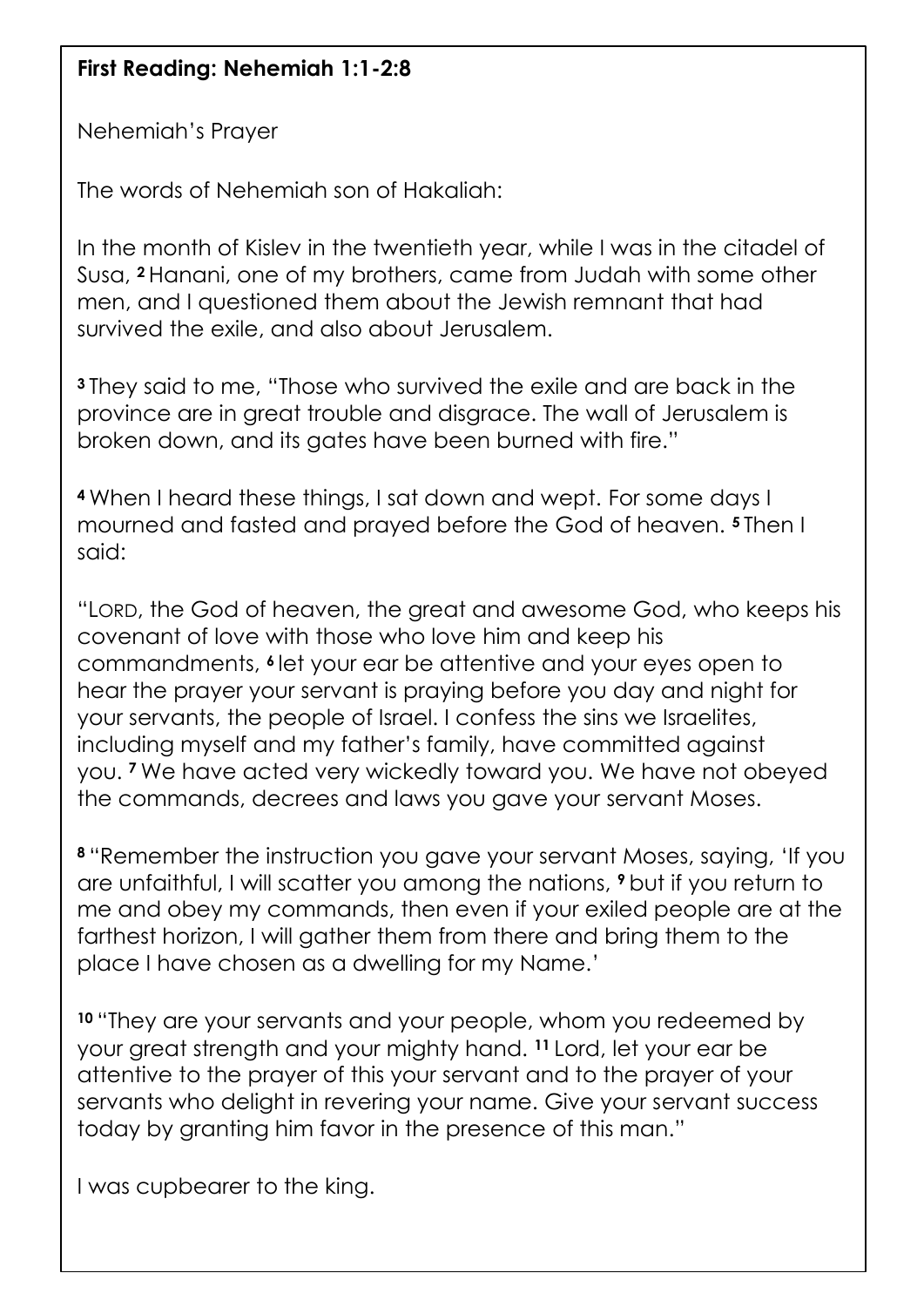Artaxerxes Sends Nehemiah to Jerusalem

**2** In the month of Nisan in the twentieth year of King Artaxerxes, when wine was brought for him, I took the wine and gave it to the king. I had not been sad in his presence before, **<sup>2</sup>** so the king asked me, "Why does your face look so sad when you are not ill? This can be nothing but sadness of heart."

I was very much afraid, **<sup>3</sup>** but I said to the king, "May the king live forever! Why should my face not look sad when the city where my ancestors are buried lies in ruins, and its gates have been destroyed by fire?"

**<sup>4</sup>** The king said to me, "What is it you want?"

Then I prayed to the God of heaven, **<sup>5</sup>** and I answered the king, "If it pleases the king and if your servant has found favor in his sight, let him send me to the city in Judah where my ancestors are buried so that I can rebuild it."

**<sup>6</sup>** Then the king, with the queen sitting beside him, asked me, "How long will your journey take, and when will you get back?" It pleased the king to send me; so I set a time.

**<sup>7</sup>** I also said to him, "If it pleases the king, may I have letters to the governors of Trans-Euphrates, so that they will provide me safe-conduct until I arrive in Judah? **<sup>8</sup>** And may I have a letter to Asaph, keeper of the royal park, so he will give me timber to make beams for the gates of the citadel by the temple and for the city wall and for the residence I will occupy?" And because the gracious hand of my God was on me, the king granted my requests.

(New International Version)